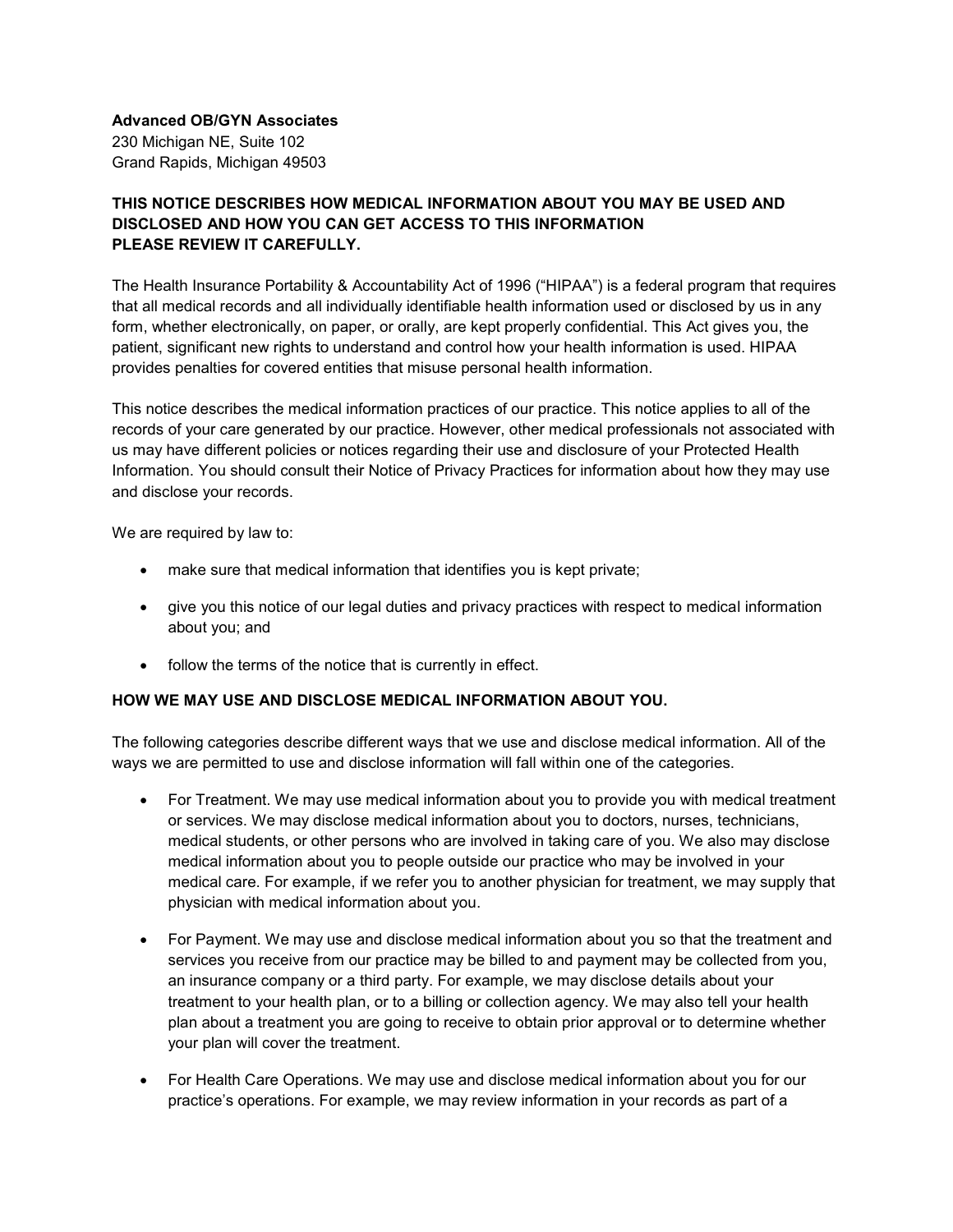general effort to improve our efficiency and quality of care. These uses and disclosures are necessary to run our practice and make sure that all of our patients receive quality care. We may also disclose information to doctors, nurses, technicians, medical students, and hospitals for review and learning purposes. We may also combine the medical information we have with medical information from other practices to compare how we are doing and see where we can make improvements in the care and services we offer. We may remove information that identifies you from this set of medical information so others may use it to study health care and health care delivery without learning who specific patients are.

- Appointment Reminders. We may use and disclose medical information to contact you as a reminder that you have an appointment for treatment or medical care at our office.
- Health-Related Benefits and Services. We may use and disclose medical information to tell you about health-related benefits or services that may be of interest to you.
- Individuals Involved in Your Care or Payment for Your Care. We may release medical information about you to one or more friends or family members who are involved in your medical care.
- Research. Under certain circumstances, we may use and disclose medical information about you for research purposes. We may also disclose medical information about you to people preparing to conduct a research project, for example, to help them look for patients with specific medical needs, so long as the medical information they review does not leave our offices. We will ask for your advance specific permission if a researcher will have access to your name, address or other information that reveals who you are.
- As Required By Law. We will disclose medical information about you when required to do so by federal, state or local law.
- To Avert a Serious Threat to Health or Safety. We may use and disclose medical information about you when necessary to prevent a serious threat to your health and safety or the health and safety of the public or another person. Any disclosure, however, would only be to someone able to help prevent the threat.
- Workers' Compensation. We may release medical information about you for workers' compensation or similar programs. These programs provide benefits for work-related injuries or illness.
- Public Health Risks. We may disclose medical information about you for public health activities. These activities generally include the following:
- to prevent or control disease, injury or disability;
- to report births and deaths;
- to report abuse or neglect;
- to report reactions to medications or problems with products;
- to notify a person who may have been exposed to a disease or may be at risk for contracting or spreading a disease or condition;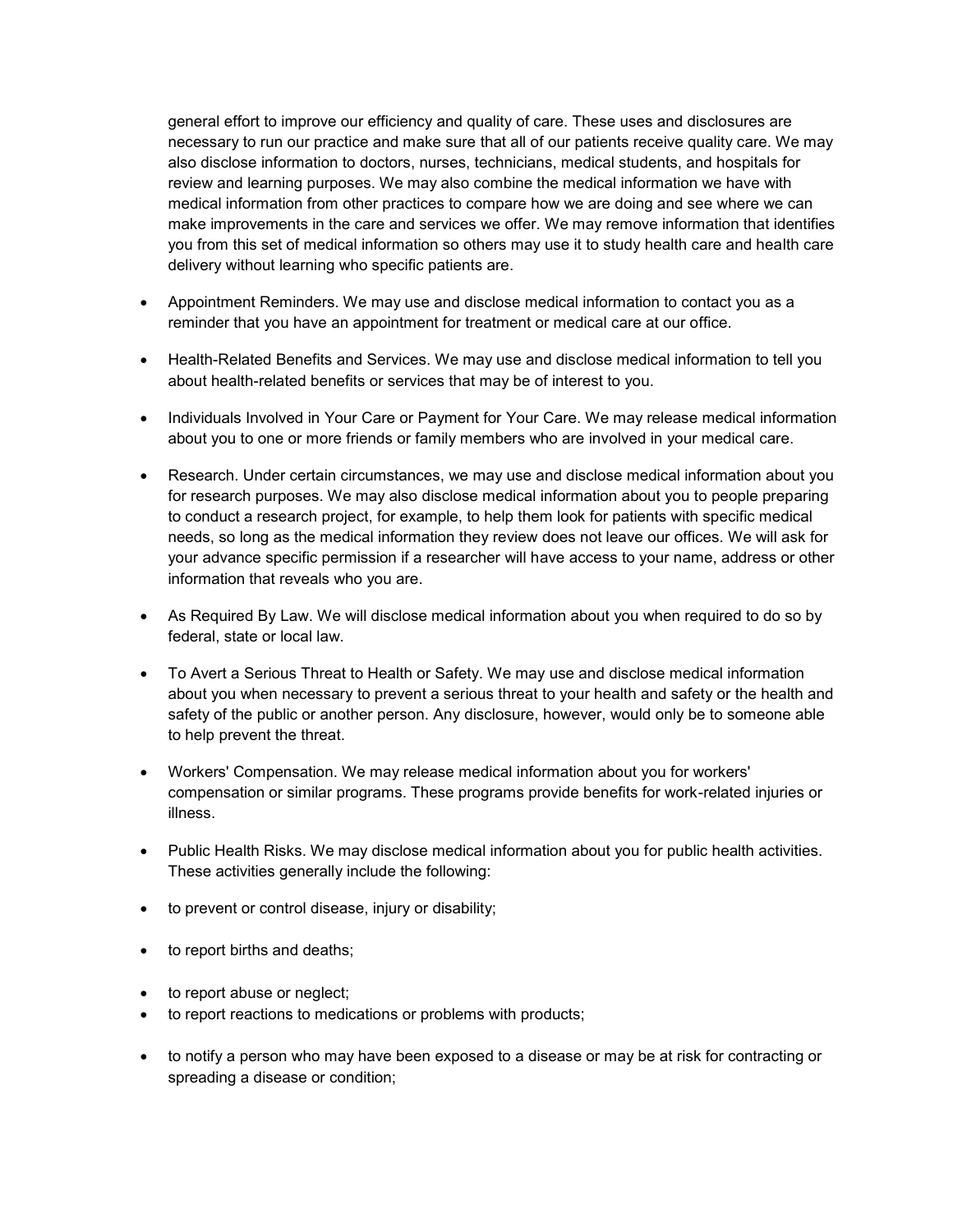- to notify the appropriate government authority if we believe a patient has been the victim of abuse or domestic violence. We will only make this disclosure if you agree or when required or authorized by law.
- Health Oversight Activities. We may disclose your medical information to a health oversight agency for activities authorized by law. These oversight activities include, for example, audits, investigations, inspections, and licensure. These activities are necessary for the government to monitor the health care system, government programs, and compliance with laws.
- Lawsuits and Disputes. If you are involved in a lawsuit or a dispute, we may disclose medical information about you in response to a court or administrative order. We may also disclose medical information about you in response to a subpoena, discovery request, or other lawful process by someone else involved in the dispute, but only after efforts has been made to inform you of the request or to obtain an order protecting the requested information.

Law Enforcement. We may release medical information if asked to do so by a law enforcement official:

To identify or locate a suspect, fugitive, material witness, or missing person;

- about the victim of a crime if, under certain limited circumstances, we are unable to obtain the person's agreement;
- About a death we believe may be the result of criminal conduct;
- About criminal conduct in our practice office or facility;
- In emergency circumstances to report a crime; the location of the crime or victims; or the identity, description or location of the person who committed the crime.
- Funeral Directors, Coroners And Medical Examiners. We may release medical information to a funeral director, coroner, or medical examiner to permit them to carry out their duties. For instance, it may be necessary to establish a cause of death or to identify a deceased individual.
- Veterans And The Military. If you are in the armed services, we may release your medical information as required by military command authorities.

Any other uses and disclosures will be made only with your written authorization. You may revoke such authorization in writing and we are required to honor and abide by that written request, except to the extent that we have already taken actions relying on your authorization.

### **YOUR RIGHTS REGARDING MEDICAL INFORMATION ABOUT YOU.**

You have the following rights regarding medical information we maintain about you:

- Right to Inspect and Copy. You have the right to inspect and copy medical information that may be used to make decisions about your care. Usually, this includes medical and billing records.
- To inspect and copy medical information that may be used to make decisions about you, you must submit your request in writing to our privacy official, at 616-971-0060 or via regular mail at 230 Michigan NE, Suite 102, Grand Rapids, Michigan 49503. If you request a copy of the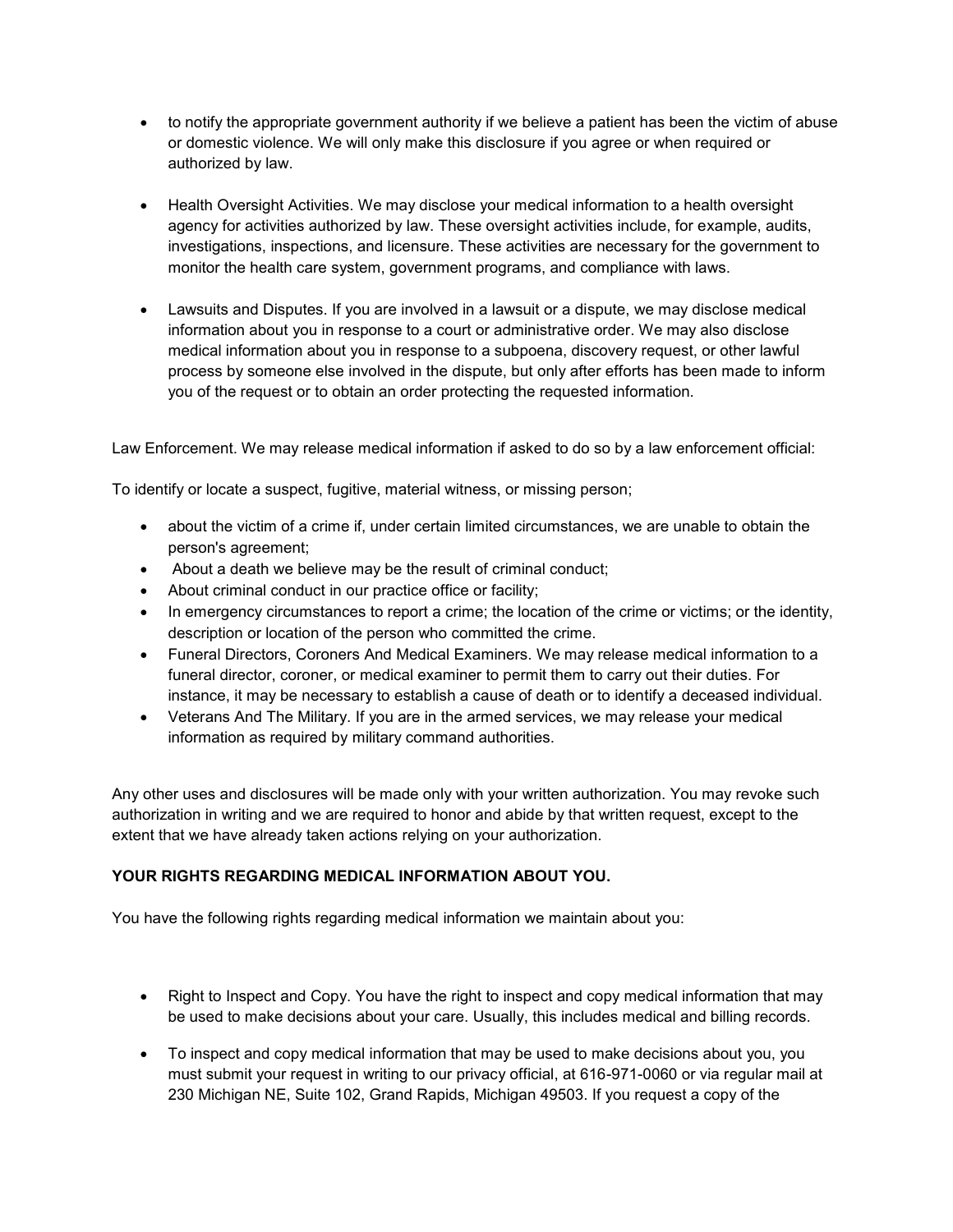information, we may charge a fee for the costs of copying, mailing or other supplies associated with your request.

We may deny your request to inspect and copy in certain very limited circumstances. If you are denied access to medical information, you may request that the denial be reviewed. Another person affiliated with our practice will review your request and the denial. The person conducting the review will not be the person who denied your request. We will comply with the outcome of the review.

Right to Amend. If you feel that medical information we have about you is incorrect or incomplete, you may ask us to amend the information. You have the right to request an amendment for as long as the information is kept by or for our practice.

To request an amendment, your request must be made in writing and submitted to our privacy official, at 616-971-0060 or via regular mail at 230 Michigan NE, Suite 102, Grand Rapids, Michigan 49503. In addition, you must provide a reason that supports your request.

We may deny your request for an amendment if it is not in writing or does not include a reason to support the request. In addition, we may deny your request if you ask us to amend information that:

Was not created by us, unless the person or entity that created the information is no longer available to make the amendment;

- Is not part of the medical information kept by us
- Is not part of the information which you would be permitted to inspect and copy
- Is accurate and complete.
- Right to an Accounting of Disclosures. You have the right to request an "accounting of disclosures." This is a list of certain disclosures we made of medical information about you.

To request this list or accounting of disclosures, you must submit your request in writing to writing to our privacy official, at 616-971-0060 or via regular mail at 230 Michigan NE, Suite 102, Grand Rapids, Michigan 49503. Your request must state a time period that may not be longer than six years and may not include dates before April 14, 2003. Your request should indicate in what form you want the list (for example, on paper or by e-mail or on a disk). The first list you request within a 12 month period will be free. For additional lists, we may charge you for the costs of providing the list. We will notify you of the cost involved and you may choose to withdraw or modify your request at that time before any costs are incurred.

• Right to Request Restrictions. You have the right to request a restriction or limitation on the medical information we use or disclose about you for treatment, payment or health care operations. You also have the right to request a limit on the medical information we disclose about you to someone who is involved in your care or the payment for your care, like a family member or friend.

We are not required to agree to your request. If we do agree, we will comply with your request unless the information is needed to provide you with treatment in an emergency.

To request restrictions, you must make your request in writing to our privacy official, at 616-971-0060 or